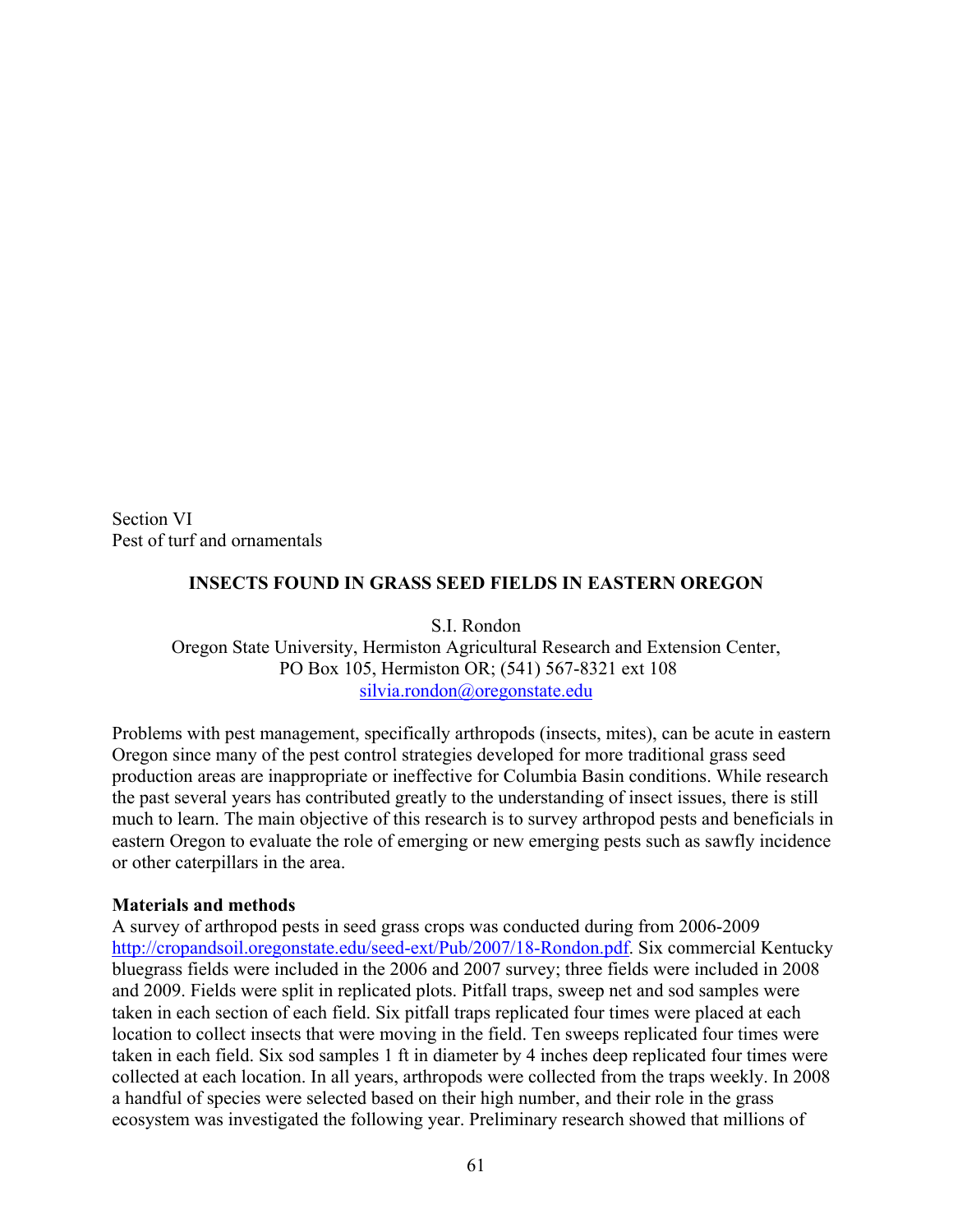springtails can be present in the grass crop. Growers have indicated their concern regarding those high numbers and the potential effect springtails may have moving diseases in their crops. It remains unanswered if the presence of springtails relates to disease incidence such as ergot or if springtails can cause secondary damage. This concern will guide some future research. Only pit fall trap data from 2006-08 will be presented on this article.

## **Results**

Table 1 shows the average number of arthropods per Order per week (2006-08). The most abundant groups were: springtails, mites, spiders, flies, and various families of beetles. Springtails (Order Collembola) are part of the community of decomposers that break down and recycle organic wastes. Springtails can be identified because they "hop" by snapping their furcula ('tail') against the substrate; they may propel themselves up to 20 cm in the air. The two species identified in eastern Oregon were *Isotoma* and *Sinella*. Information regarding both species is limited. Due to their large numbers in the area, growers are concerned. Springtails have been observed "jumping" all over grass leaves. However, their role in the grass ecosystem is still unclear. Although it is unlikely that they are causing damage to grass plants or are having a detrimental effect on yield; we speculate that they can potentially move disease spores, but this hypothesis needs further investigation.

Spiders (Order Arachnida) are well represented in the grass system with the two families Lycosidae and Linyphiidae being the most abundant. Both families are beneficial. It is rarely useful to apply pesticides to control or eliminate spider infestations although some growers and specially homeowners may disagree on that statement.

Six different families of beetles (Order Coleoptera) were found during our survey. One of the most predominant is the rove beetles (Family Staphilinidae) which occurs in a variety of habitats. Some species are considered beneficial since they feed on insect pests.

Sawflies (Hymenoptera: Cephidae) (Figure 1) are important re-emerging feeding insect pest of wheat and other cereals, but they are also found on a broad range of grass hosts. They attack native and many common exotic species of grass such as smooth bromegrass (*Bromus inermis*), timothy (*Phleum pratense*), and quackgrass (*Agropyron repens*). Currently, it is not clear which species of sawflies we have in the region, thus we are in the process of collecting and identifying sawflies in the lower Columbia Basin. Also, damage in the region will be estimated during the following growing season. An extensive mailing list of Columbia Basin grass growers, field representatives, financiers, seed industry representatives, and ag-chemical company representatives has been established and will be updated and used to notify important pest alerts.

## **Literature Cited**

- Fisher G,S., S. Rao, M. Mellbye and G. Gingrich. 2002. Grass Seed Pests. *In* PNW Insect Management Handbook 2002, OSU, Corvallis, OR.
- Seed Production Research Reports. OSU Extension. [http://cropandsoil.oregonstate.edu/seed](http://cropandsoil.oregonstate.edu/seed-ext/Pub/research_rept.html)[ext/Pub/research\\_rept.html](http://cropandsoil.oregonstate.edu/seed-ext/Pub/research_rept.html)
- Shetlar D.J. 1991. The Ohio State University Extension Fact Sheet Entomology 1991 Kenny Road Columbus, Ohio 43210-1090 "Billbugs in Turfgrass" HYG-2502-91
- Walenta, D.L., S. Rao, C.R. McNeal, B.M. Quebbeman, and G.C. Fisher. 2004. *Sphenophorus* spp., A Complex Billbug Community Infesting Kentucky Bluegrass Seed Fields in the Grande Ronde Valley of Northeastern Oregon. Dept. of CSS Ext/CrS 124. p. 53-56.